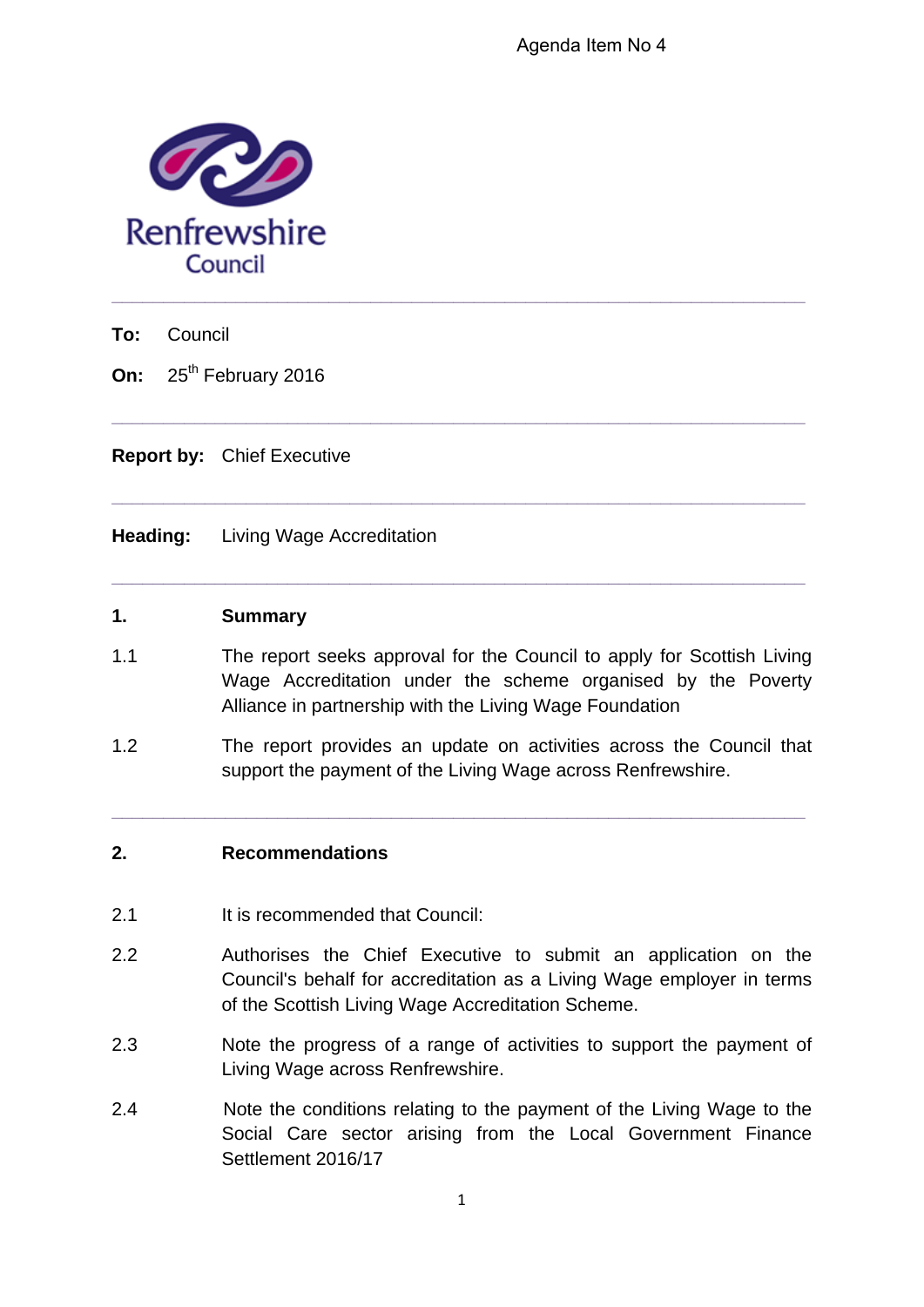#### **3. Background**

3.1 The Living Wage is an hourly rate set independently and updated annually, and is calculated according to the basic cost of living in the UK.

\_\_\_\_\_\_\_\_\_\_\_\_\_\_\_\_\_\_\_\_\_\_\_\_\_\_\_\_\_\_\_\_\_\_\_\_\_\_\_\_\_\_\_\_\_\_\_\_\_\_\_\_\_\_\_\_\_

- 3.2 The Living Wage used for the purposes of this report is the one set by the Centre of Research in Social Policy at Loughborough University which for 2014/15 was set at £7.85. Renfrewshire Council already pays this Living Wage rate plus 1.5%, equating to £7.97, as part of the nationally negotiated pay settlement.
- 3.3 During Living Wage Week in November 2015, the Living Wage for 2015/16 was announced as £8.25. As part of the nationally negotiated pay settlement, the Council is committed to paying the new Living Wage + 1% from 1 April 2016, which will be £8.33.
- 3.4 There are approximately 16,000 jobs across the Renfrewshire area that are paid below the Living Wage, which equates to 21% of the jobs in the area.
- 3.5 The importance of the Living Wage was emphasised within the report of Renfrewshire's Tackling Poverty Commission, stating "It is estimated that around a fifth of Scotland's workforce earn less than the Living Wage. The Living Wage would make a significantly positive impact in sectors with low pay such as cleaning, catering, caring and retail".
- 3.6 Renfrewshire's Tackling Poverty Commission made a recommendation to "Halve the number of workers in Renfrewshire being paid below the Living Wage". One of the key priorities within the Tackling Poverty Strategy is to 'Increase the number of households who can access employment that provides an acceptable standard of living'.
- 3.7 It is recognised that there has been significant progress made by Invest in Renfrewshire to tackle youth unemployment through job creation and employability support which has made a significant contribution to tackling poverty, reducing the youth unemployment rate from 10.5 per cent to 1.9 per cent, and Renfrewshire's overall unemployment rate from 4.9 per cent down to 1.9 per cent.
- 3.8 However, work is no longer a guaranteed route out of poverty, and more people living in poverty are working, than not. Therefore, good quality, stable employment which provides an acceptable standard of living has being an increasingly critical element of tackling poverty.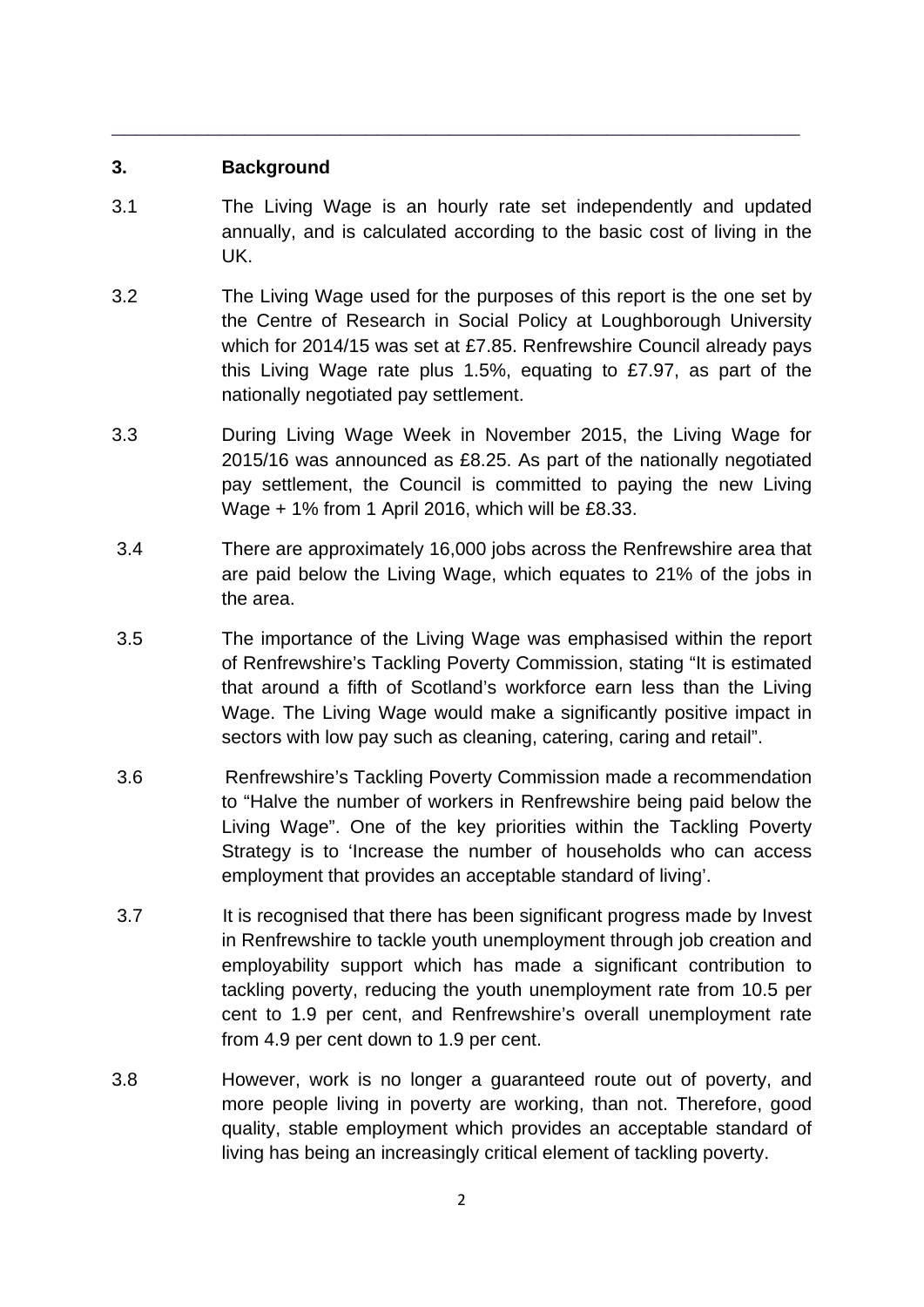## **4. Living Wage Campaign**

- 4.1 As part of the Tackling Poverty Action Plan in Renfrewshire, it was agreed that a Living Wage Campaign would be undertaken to promote the benefits of the Living Wage to employers in Renfrewshire.
- 4.2 In addition to the primary objective of raising the number of citizens in Renfrewshire paid a Living Wage, the campaign's key objectives are to increase the number of accredited Living Wage employers in Renfrewshire and increase residents' and employers' awareness of the Living Wage, and the Council's commitment to it.
- 4.3 As part of the campaign an event was held by Invest in Renfrewshire on the  $17<sup>th</sup>$  February 2016 for employers to promote the benefits of paying the Living Wage.

# **5**. **Living Wage and Procurement**

- 5.1 Since January 2013, Renfrewshire Council have actively encouraged tenderers to pay the living wage. Within the current procurement process tenderers are requested to confirm if they have a living wage policy, if they pay the living wage, use zero hour contracts and sessional staff as well as if they participate in workfare schemes. The responses are for information only and do not form part of the tender award criteria.
- 5.2 The Council has also included a question on fair working practices within its Invitation to Tender process, which asks 'Please describe how you will commit to fair work practices for workers (including any agency or sub-contractor workers) engaged in the delivery of this contract'**.**  This question will have a 5% evaluation weighting of tender award criteria where appropriate to do so.
- 5.3 It is noted that Renfrewshire Council has also been successful in ensuring that 287 external care workers are paid the Living Wage as part of Care at Home contract framework. In particular, the Corporate Procurement Unit have developed a successful approach to working closely with supplier to contain the costs to the Council, and this approach will be continued and expand to meet the requirements of accreditation.

# **6. Living Wage Accreditation**

6.1 The Scottish Living Wage Accreditation Initiative was established in 2014 with the aim of increasing the number of employers in Scotland who are recognised for paying their staff the Living Wage. The Initiative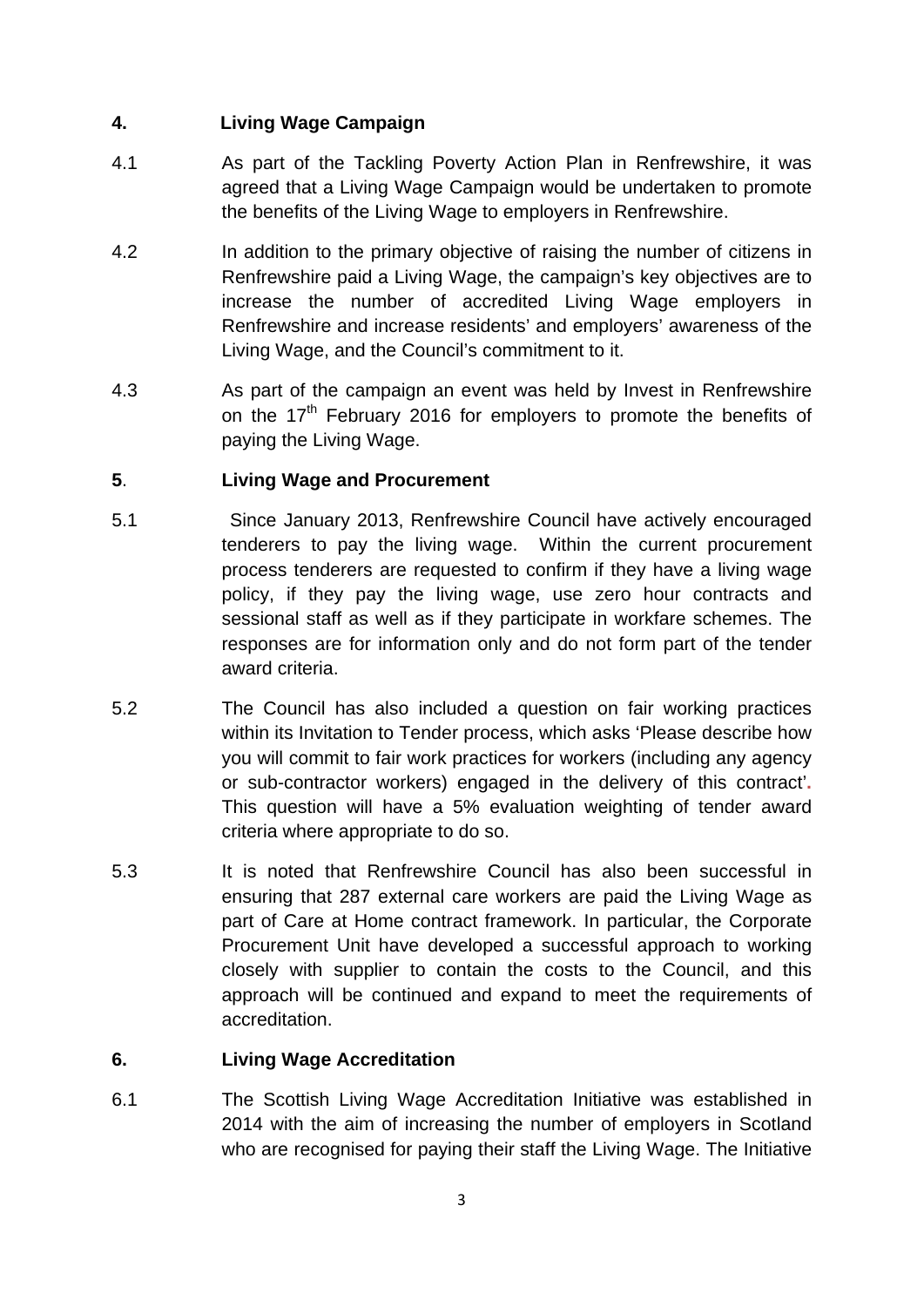is hosted by the Poverty Alliance working in partnership with the Living Wage Foundation.

- 6.2 The purpose of applying for accreditation is to demonstrate the council's commitment to the Living Wage and to the differences payment of the Living Wage can make to the lives of its employees and in tackling low pay by contractors who provide services funded by the council
- 6.3 The benefits of paying the Living Wage have been verified by independent research and include a fall in absenteeism, enhanced quality of staff engagement and productivity. In relation to public policy, an increase in coverage of the Living wage would increase tax revenues for the UK Treasury and reduce expenditure on tax credits. Additionally, the Living wage together with improved skills and training could narrow or even plug the gap in levels of productivity between the UK and the other G7 countries.
- 6.4 To achieve accreditation, the Council must confirm that all directly employed staff are paid the Living Wage and that there is a plan in place to secure the Living Wage for contractors' staff who regularly provide services on council premises.
- 6.5 Renfrewshire Council employees are currently paid at least the previous living wage rate of £7.85  $+$  1.5%, which is £7.97. This is currently achieved by paying approximately 750 staff a Living Wage supplement. As part of the nationally negotiated pay settlement, the Council is committed to paying the new Living Wage + 1% from 1 April 2016, which will be £8.33.
- 6.6 The Living Wage applies to all staff over the age of 18 that work regularly on the council's premises. This includes directly employed staff, contracted staff and sub contracted staff. Regularly is defined for these purposes as two or more hours in any given day for eight or more consecutive weeks of the year.
- 6.7 The accreditation scheme also does not require payment of the Living Wage to apprentices and interns.
- 6.8 Renfrewshire Council pays the living wage to all Modern Apprentices, but does not currently pay the Living Wage for Craft Apprentices, where pay rates are set according to a national framework. There are currently seven Craft Apprentices who do not receive the Living Wage. Craft Apprenticeship rates are set as a percentage of the pay of a full time equivalent craft post.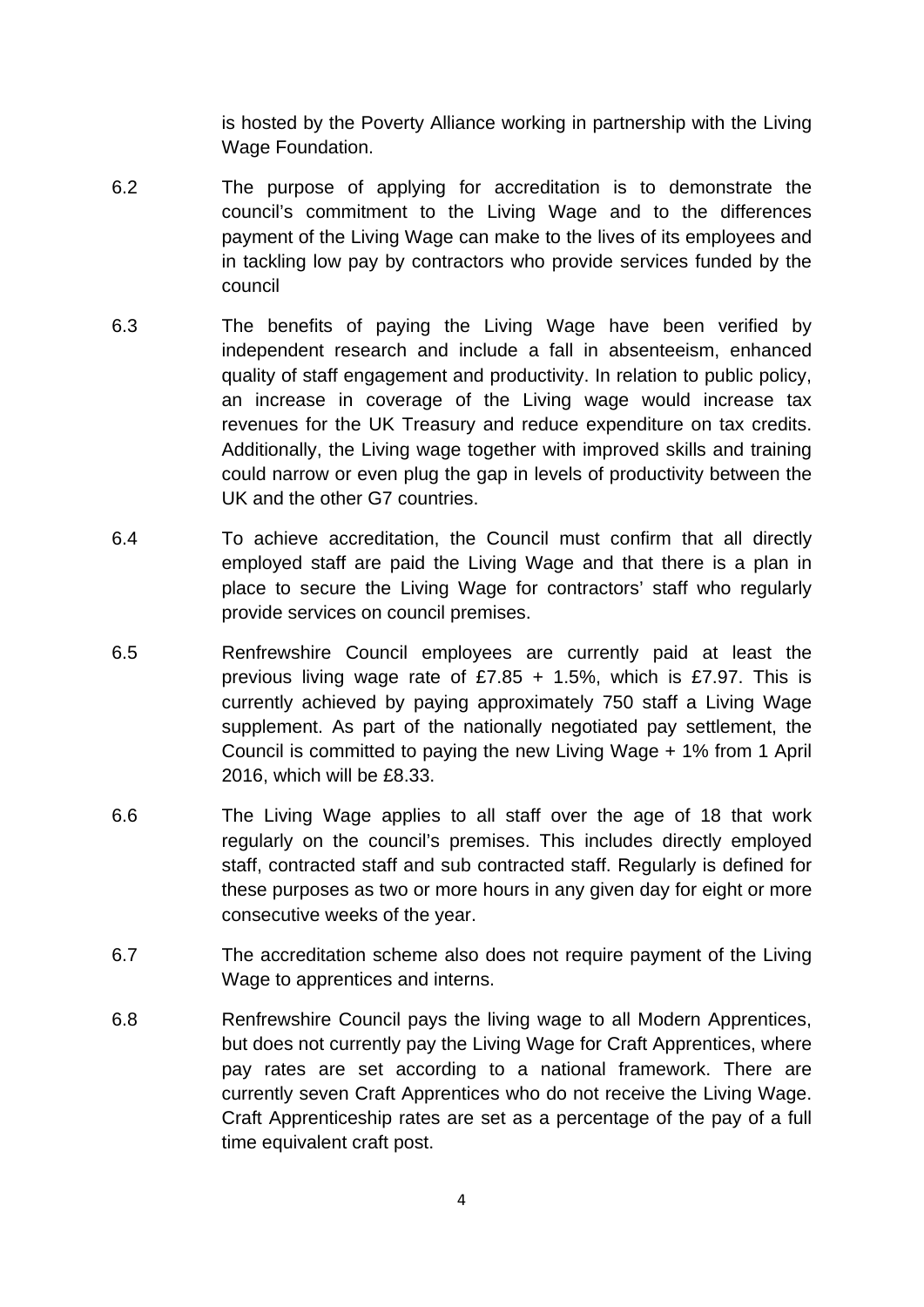- 6.9 Renfrewshire Council interns are all also paid above the Living Wage, as are all Seasonal, Casual, Sessional, Agency and Bank staff.
- 6.10 The Initiative does not require applicants to insist on payment of the Living Wage by all of the Council's contractors although the Council already takes steps to encourage contractors to pay the Living Wage.
- 6.11 The Scottish Living Wage Accreditation Scheme has however introduced new requirements in relation to care contracts. These are:
	- a) all staff providing care at home services (i.e. not on council premises) must be paid the Living Wage or there must be a plan in place with clear milestones for them to be paid the Living wage.
	- b) in relation to staff working in private care homes and private nurseries in receipt of council funding, the Council requires to give a firm commitment to a programme that the Living Wage is kept on the agenda and progress is made towards its introduction.
	- c) the commitment in point b) above would be met by a commitment to sign up to the Unison Ethical Care Charter.
	- d) the Council must take part in regular monitoring checks by the Poverty Alliance to confirm progress is being made where dated milestones have been set and agreed.
	- e) the Council will seek to influence the national discussion on payment of the Living Wage in service sectors which receive funding from local government.
- 6.12 We will add Living Wage to the agenda of all contract management meetings going forward, and feature Living Wage in the commissioning strategy for next arrangement to National Care Home Contract.
- 6.13 The Council at its meeting on 26 June 2014 agreed to work with Unison to deliver the principles of the Ethical Care Charter and the Leader of the Council has already signed the Charter on the Council's behalf.
- 6.14 The Council will produce a Living Wage Action Plan which responds to any areas of development to achieve and maintain accreditation, along with any wider actions that the Council can undertake to demonstrate commitment and leadership around the benefits of the Living Wage.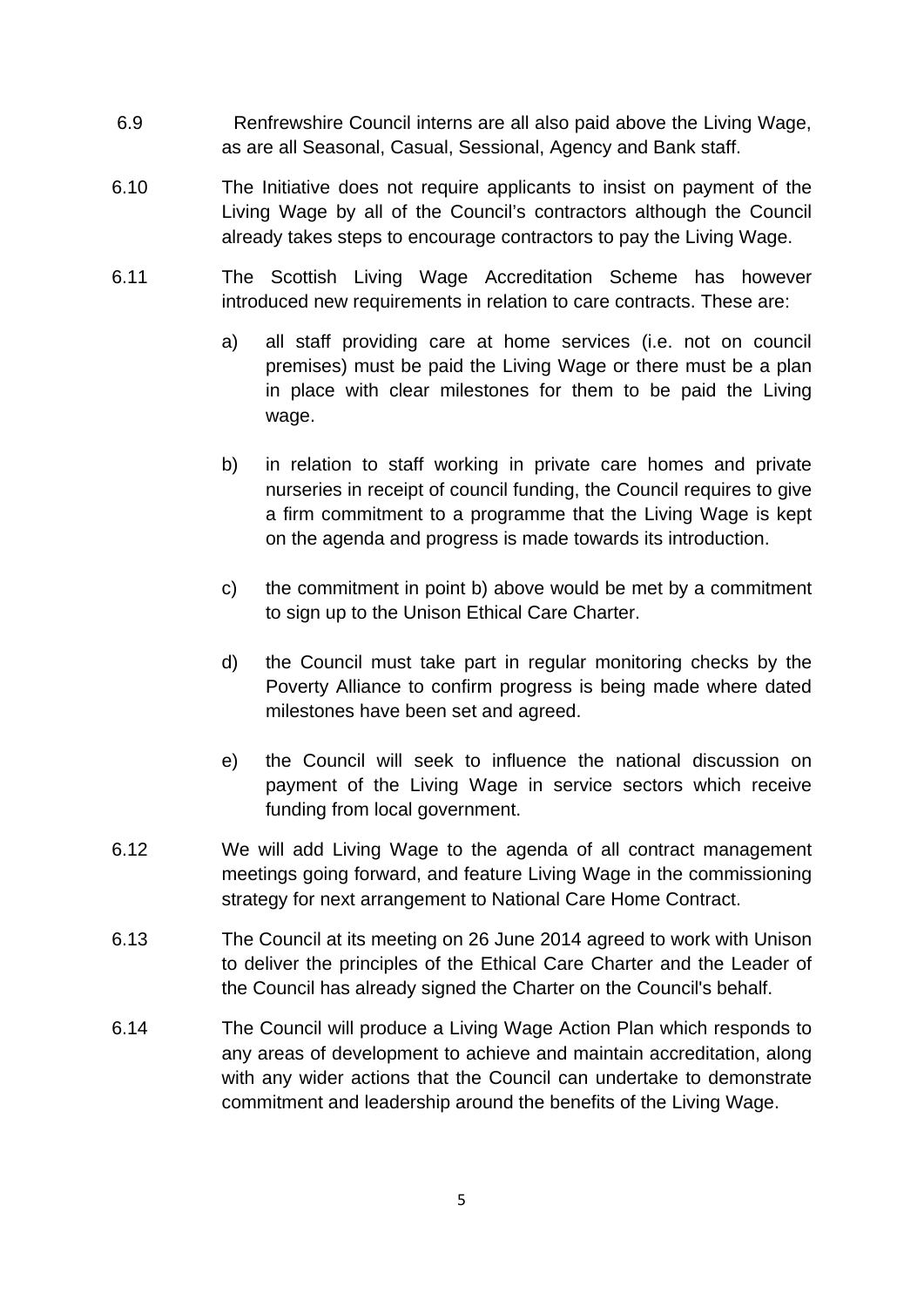6.15 The accreditation is confirmed by a signed licence agreement between the council and the Living Wage Foundation. There is an annual fee of up to £400 for accredited employers.

## **7. Local Government Financial Settlement 2016/17**

- 7.1 The Local Government Financial Settlement for 2016/17 includes reference to £250 million of funding which resides within the Health portfolio of the Scottish Government budget and which is intended to support adult social care to be provided through the new Health and Social Care partnership arrangements. The financial settlement offer from the Government includes a commitment to a shared endeavour with the Scottish Government and Providers to achieve the payment of the living wage of £8.25 per hour to all adult social care workers, working both directly for the Council and those employed by  $3^{rd}$  and independent sector providers that are commissioned for such services by the Council.
- 7.2 As detailed in a report to the Leadership Board on the  $17<sup>th</sup>$  February, council leaders who intend to take up the offer and agree to the full package of measures were asked to respond to the Deputy First Minister by Tuesday  $9<sup>th</sup>$  February setting out their position. The Council Leader wrote to the Deputy First Minister by this deadline date indicating an in principle agreement to the offer presented as part of the local government finance settlement, subject to formal approval by full Council and asking the Deputy First Minister to note the following factors relating to the delivery of the commitment associated with the Living Wage in the adult social care sector.
	- That the appropriate engagement by the providers of adult social care as envisaged by the Scottish Government, is based on the assumption made by the Scottish Government of the providers contributing financially to partly fund 25% of the cost to deliver the living wage commitment as part of the shared endeavour.
	- That Renfrewshire's share of the national cost, estimated by the Scottish Government to deliver the living wage commitment is sufficient to meet the commitment the Council is being required to make in relation to both the cost in 2016/17 and the full year recurring cost of meeting this commitment in 20017/18.
	- The Renfrewshire Council is, in common with all other councils, subject to both UK and EU law regarding State Aids and the award of public contracts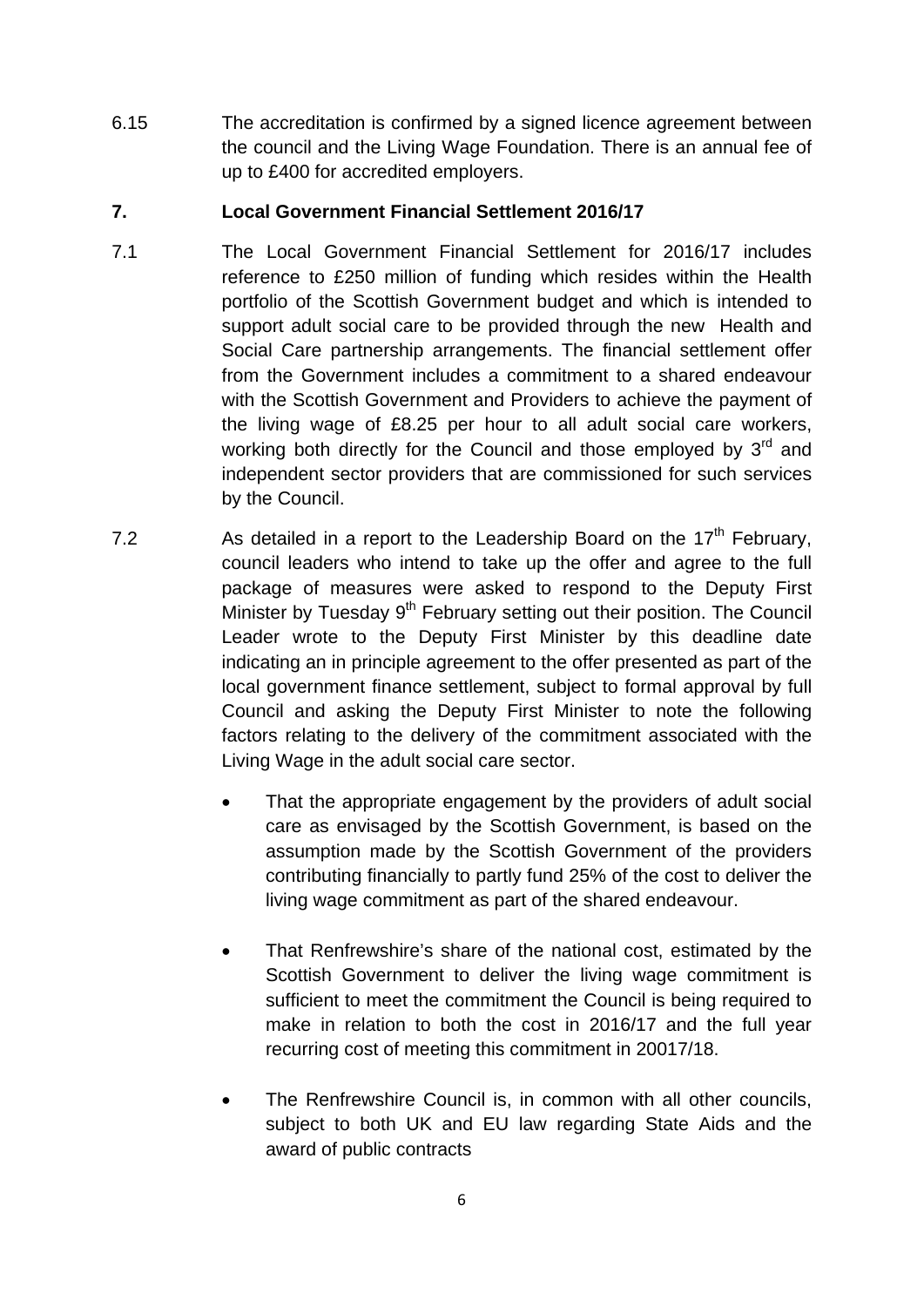7.4 It should be noted that these factors outlined to the Scottish Government do not affect the criteria for Living Wage Accreditation, outlined at section 6.

**\_\_\_\_\_\_\_\_\_\_\_\_\_\_\_\_\_\_\_\_\_\_\_\_\_\_\_\_\_\_\_\_\_\_\_\_\_\_\_\_\_\_\_\_\_\_\_\_\_\_\_\_\_\_\_\_\_\_\_\_\_\_\_\_\_\_\_** 

## **Implications of the Report**

- 1. **Financial**The costs of becoming Living Wage accredited are already accounted for within the pay award for April 2016 and any costs associated with negotiating and monitoring requirements associated with the accreditation will be managed within existing resources..
- 2. **HR & Organisational Development** It is anticipated that Living Wage accreditation will have a positive impact on Renfrewshire Council staff, considering the associated benefits relating to employee engagement and productivity.

### 3. **Community Planning –**

**Jobs and the Economy** – The Jobs and Economy Board have recently added a target to the Single Outcome Agreement to increase the number of accredited Living Wage employers in Renfrewshire. The work surrounding Living Wage will support the CPP to achieve these targets

- 4. **Legal**The accreditation is confirmed by a signed licence agreement between the council and the Living Wage Foundation.
- 5. **Property/Assets** Not Applicable
- 6. **Information Technology**Not Applicable
- 7. **Equality & Human Rights**  It is anticipated that the increase in Living Wage payment across Renfrewshire will have significant positive impacts on equality and human rights, considering the overrepresentation of many equality groups within low pay sectors.
- 8. **Health & Safety**Not Applicable
- 9. **Procurement**Living Wage Accreditation will add additional requirements to the Council's procurement unit, and as a result additional resource will be required but contained within existing budget provision.
- 10. **Risk** Not Applicable
- 11. **Privacy Impact** Not Applicable

**\_\_\_\_\_\_\_\_\_\_\_\_\_\_\_\_\_\_\_\_\_\_\_\_\_\_\_\_\_\_\_\_\_\_\_\_\_\_\_\_\_\_\_\_\_\_\_\_\_\_\_\_\_\_\_\_\_\_\_\_\_\_\_\_\_\_\_**